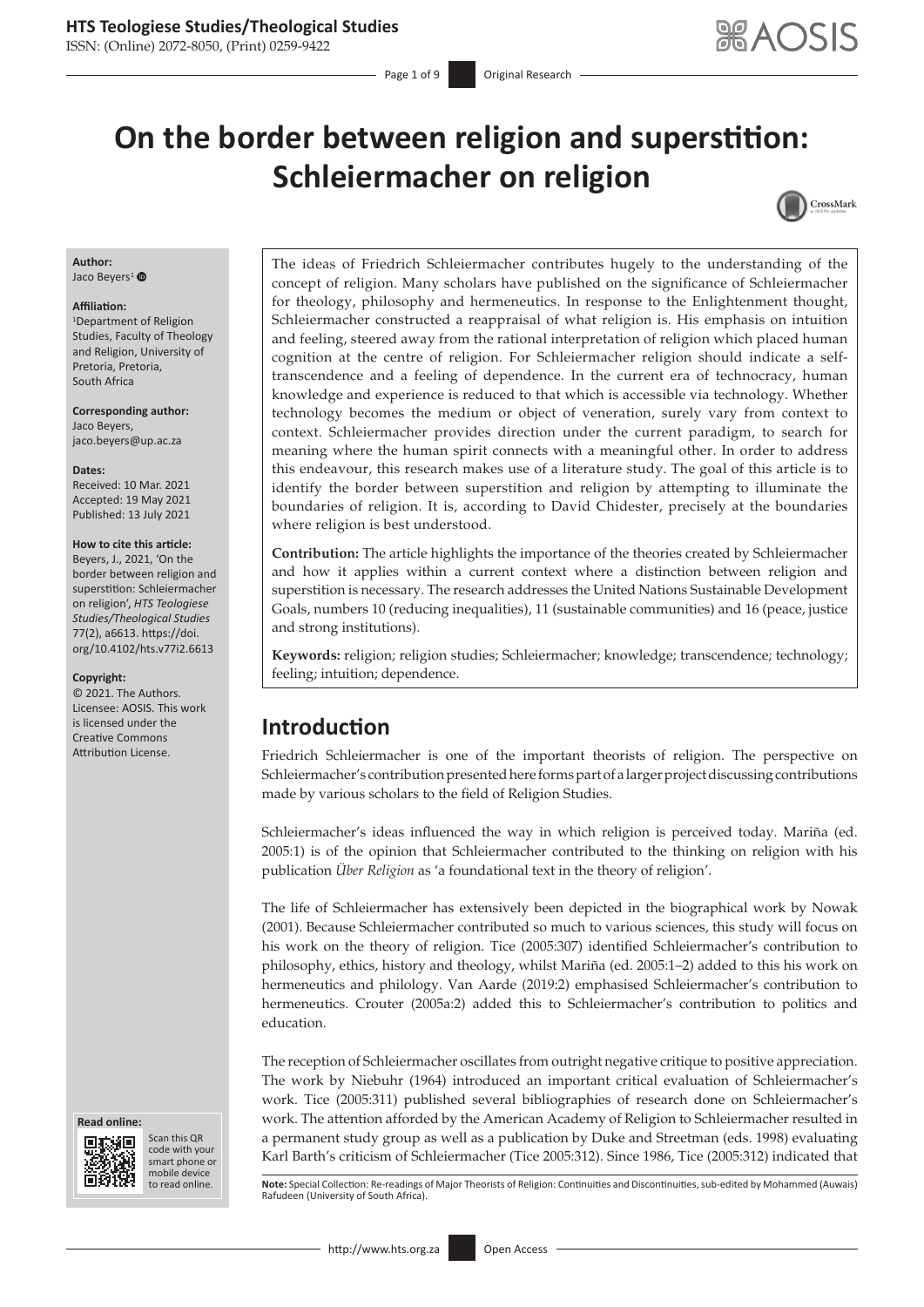more studies on Schleiermacher resulted in more publications and conferences organised by the International Schleiermacher Society. Tice (2005:313) opined that there is 'a reasonable expectation of further influence by Schleiermacher, thus a continuing growth of Schleiermacherrelated scholarship' which does not only include studies on Schleiermacher but also include translations of his work (Tice 2005:316). It is clear that the ideas of Schleiermacher will still continue to influence thoughts on religion today.<sup>1</sup>

The goal of this article is as much as describing as well as evaluating the contribution Schleiermacher made to the understanding of religion. Schleiermacher is almost a liminal figure: moving between the borders of theology and science, between Enlightenment and Romanticism. This research aims to determine whether Schleiermacher can contribute to an understanding of religion in a technocratic society.

# **Schleiermacher in context**

Friedrich Daniel Ernst Schleiermacher was born in 1768 to a Prussian army chaplain in Breslau (ed. Mariña 2005:2). His earliest education was by the Moravian Brethren (Hernhuters), a pietist community following the reformed principles set out by P.J. Spener in his *Pia Desideria* (1675) . He had first attended school at Niesky (1783) and later moved to Barby (1785) near Magdeburg. He was from an early age on exposed to the writings of Kant and Goethe. In 1787, he went to the University of Halle where he studied theology, philosophy and philology. Mariña (ed. 2005:2) provided a brief timeline of his life:

- 1790: completion of his academic theological examinations in Berlin
- 1790–1793: private tutor to the Dohna family in Prussia
- 1794–1796: pastor in Landsberg
- 1796: hospital chaplain in Berlin where he was influenced by the German Romanticism as represented by Karl von Schlegel
- 1802–1804: pastor in Stolp
- 1804: teaching position at the University of Halle
- 1806–1807: resided in Berlin
- 1809: married Henriette von Willich
- 1808–1811: co-founder with Wilhelm von Humboldt of the University of Berlin
- 1810–1834: teaching position in theology at the University of Berlin, acting as the dean of the faculty of theology, whilst still acting as a congregation pastor
- 1829: his only son, Nathaniel, dies
- 1834: dies of pneumonia in Berlin.

### **Context and concerns of Schleiermacher's time**

During his lifetime, Schleiermacher experienced radical changes in different areas ranging from intellectual, financial, political, ideological, geographical and religious developments in Europe. To understand Schleiermacher's 1.For a comprehensive bibliography of work on Schleiermacher, see Tice (2005:325–336). concept of religion, one needs to understand him within his own time. Crouter (2005b:2) indicates that Schleiermacher cannot be understood apart from his cultural setting. Some scholars try and interpret Schleiermacher as if his teaching is timeless and without context and can be applied to any and every context. His ideas should be understood in light of his surroundings. That, however, does not mean that his legacy has no relevance for today. Insights gained from 'musings' over Schleiermacher, as Crouter (2005b:248) referred to it, may contribute to understanding the concept of religion today. The relevance of Schleiermacher for studies today will be discussed in the last section of this contribution.

As to Schleiermacher's context, politically the scene in Europe was dominated by the rise in nationalism that manifested in the French revolution and the sequential Napoleonic wars changing the borders and relations of European powers. The French occupation of several regions in Europe caused Schleiermacher to reconsider where he lived and worked. He moved away from Halle because of the French occupation (ed. Mariña 2005:2). Schleiermacher (1991:28) even sees the need to criticise the French for being frivolous and lighthearted to such an extent that they were incapable, in his opinion, of holy fear and worshiping.

Post-revolutionary Europe underwent a reconfiguration of relations, for example, the relation between state and church and state and education. Capitalism and scientific developments coupled with discoveries of the world and colonialisation brought about wealth and poverty, ideological as well as practical advances. Political disruptions impacted emotionally and ideologically on society. In spite of new developments, many theories were a continuation of the already established Enlightenment paradigm. The rise of Romanticism during this period contributed to the way in which Schleiermacher constructed his ideas. It is within this environment that ideas on religion were developed and scrutinised by Schleiermacher.

### **Prevailing thoughts on religion**

The prevailing thoughts and conception of religion during Schleiermacher's time were determined by the influence of the Enlightenment.

Van der Leest (2020:17) indicated that in the midst of the Enlightenment, it was the Romantics who identified the lacuna in the 'mechanical, utilitarian an individualistic enlightened world'. Under the Enlightenment world view, any and all spark of the divine is removed (Van der Leest 2020:17). The enlightened world view was formed by the thoughts of the likes of Rene Descartes and Immanuel Kant. The foundation for all knowledge is the human mind. Prior to Descartes, knowledge was based on the human connection to the world. Humans and reality were created by God. Extreme doubt about this foundation led to the conclusion that the only trustworthy foundation for all knowledge is human thinking (Van der Leest 2020:17).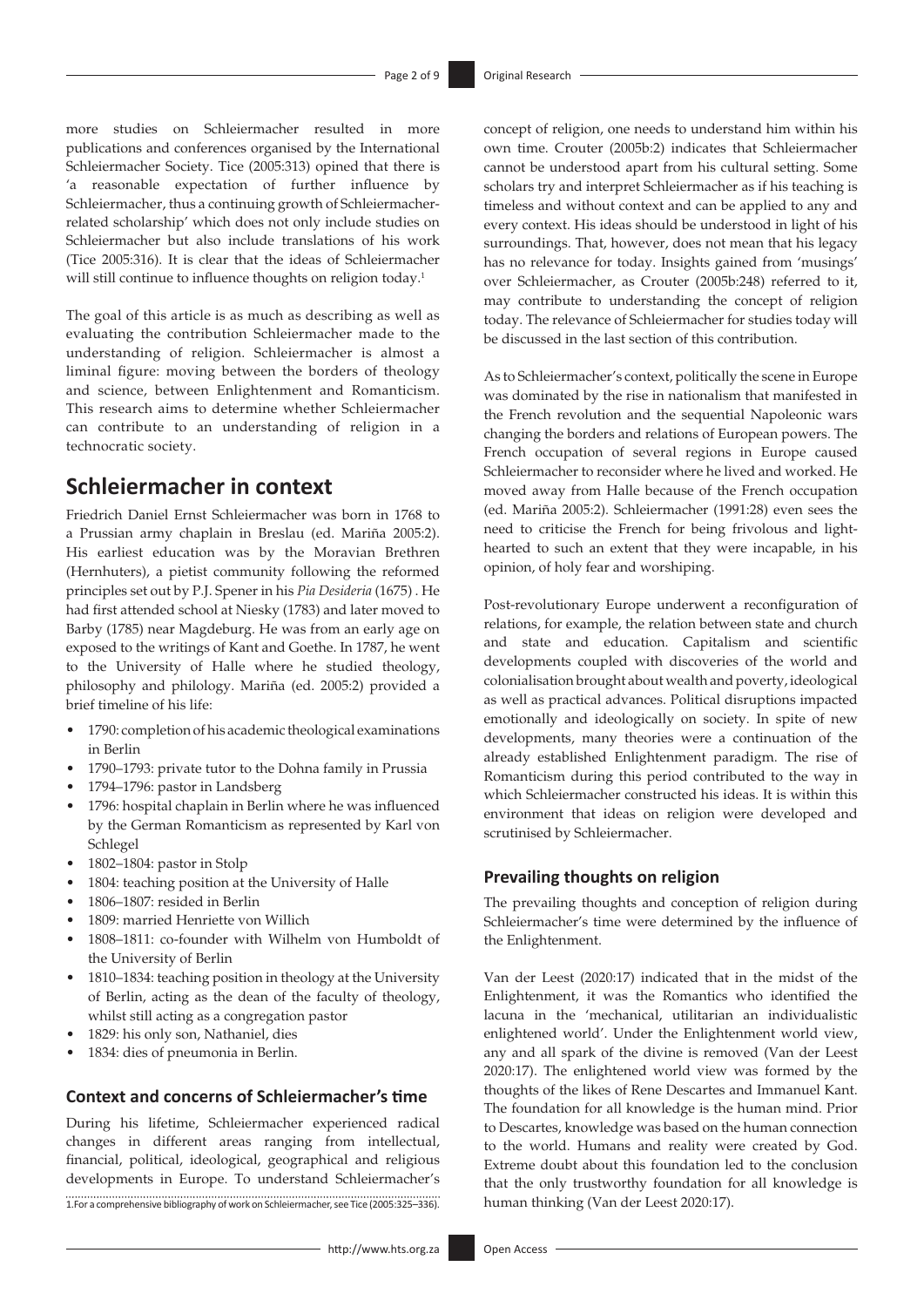Enlightenment thought determined that through rational empiricism, a distinction between fact and fiction was possible. Anything accessible through the senses was considered to be factual and consequently through further rational engagement, completely knowable. The opposite being that if something was inaccessible to the senses, it will be delegated to the realm of personal opinion, as opposed to being scientific and therefore not worthy of public notice and interest. Religion was, therefore, treated differently from faith. Religion could be empirically engaged and was worthy of scientific study, but theology and faith dealt with matters of personal choice and opinion. According to the prevailing Enlightenment thoughts, it is impossible to prove scientifically that God does exist. It is no longer God who gives meaning to the world and human existence. The opposite has, in fact, become true: it is humans who give meaning to the world and if so decided, to God (Van der Leest 2020:17).

It is exactly this human self-referential activity of giving meaning to life that Schleiermacher came to criticise. Human attempts at assigning meaning lead to empty mythology or blatant superstition.

Van der Leest (2020:18) argued that it was the Romantics that, although part of the Enlightenment programme, started speaking out against the anthropocentric way of assigning meaning to reality. Although understanding their subjective existence, Romantics claim that meaning lies in something else that can be experienced exterior to the human consciousness – something divine (Van der Leest 2020:18).

This is the context within which Schleiermacher lived: the Enlightenment thought permeating all ideas and emphasising the human mind at the centre of all existence. Whilst Romantics oppose the Enlightenment, they themselves have continued the rational and subjectivity associated with the Enlightenment by rationally arguing for an expansion of means of human interaction with reality (compare Van der Leest 2020:18). No longer should reality be engaged only through the senses but also through feeling, experience and intuition. What if part of reality is only accessible through intuition and not through the senses? Van der Leest (2020:17) indicated that it is Romanticism that played a significant role in determining the way in which Schleiermacher reacted to his contemporaries. Crouter (2005b:2) emphasised that we should understand Schleiermacher within this context.

Schleiermacher's own critique against the concept of religion held by his contemporaries is expressed very vividly. According to Schleiermacher, religion as practised by his contemporaries has become a matter of convenience. The spiritual void in his time (read absence of God) is filled by people with the wise sayings of intellectuals, musings of poets, humanity and cultural values, art and science (Schleiermacher 1991:18). These human generated forms of meaning are supposed to replace religion and elevate the human spirit. When it comes to matters of religion, people approach matters with suspicion and doubt (Schleiermacher 1991:19). People fill this worldly existence with signs of wealth and power, driven by lust and longing (Schleiermacher 1991:23), to such an extent that people no longer have the need to think of the eternal (Schleiermacher 1991:19). A new Universum is created, filled with subjectively created things that make this worldly life meaningful and tolerable. But in fact, these things are empty and powerless according to Schleiermacher (1991:23). People have become suspicious of the traditional form of religion and feel comfortable in their own creation. The Enlightenment caused people to become 'numb for religion because of their business with daily life and their engagement in transcendental philosophy' (Van der Leest 2020:19).

For Schleiermacher (1991:21, 37), even the most educated and wisest of his time have transformed religion into a game of opposing powers. On the one hand is the human drive to absorb everything around them, and on the other hand is the longing to expand your own ideas to fill the whole world (Schleiermacher 1991:21). The powers of consumption and self-transcendence constantly drive human thought and behaviour. People accumulate earthly things and because of the excessive focus on material matters, people never realise the true essence of human existence (Schleiermacher 1991:23). The result is according to Schleiermacher (1991:22) that humans avoid being transformed but only want to transform the world around them according to their own needs. People have no true knowledge. Although they theoretically believe that all religions consist of fear of an eternal being and trust in the existence of another world, it still does not have any effect on them (Schleiermacher 1991:31). According to them, religion is empty and false (Schleiermacher 1991:32). Some corrective was necessary.

# **Schleiermacher on religion**

In the previous section, I have attempted to depict the concept of religion as was perceived in Europe during Schleiermacher's time. It is not always clear when people expressed thoughts on religion whether they were thinking of Christianity only. Schleiermacher discussed the phenomenon of religion. He would specify when he was referring to a particular religion, like Christianity or Judaism (Schleiermacher 1991:161–206)*.* If Schleiermacher expressed critique at and dissatisfaction with the idea of religion held by his contemporaries, what does he then suggest in its place? What does he want to call his contemporaries (Schleiermacher 1991:40)?

As to why Schleiermacher undertook the endeavour of defining religion, Dole (2010:75) pointed out that Schleiermacher did not intend to indicate that all religions are similar, nor to attempt to elevate religion above scientific scrutiny. Much rather the purpose of Schleiermacher's discourse was to indicate how religion can peacefully co-exist as a phenomenon in an environment where scientific advances are rife (Dole 2010:75). It is exactly this aspect that makes the study of religion and the way in which Schleiermacher present the concept of religion relevant for today.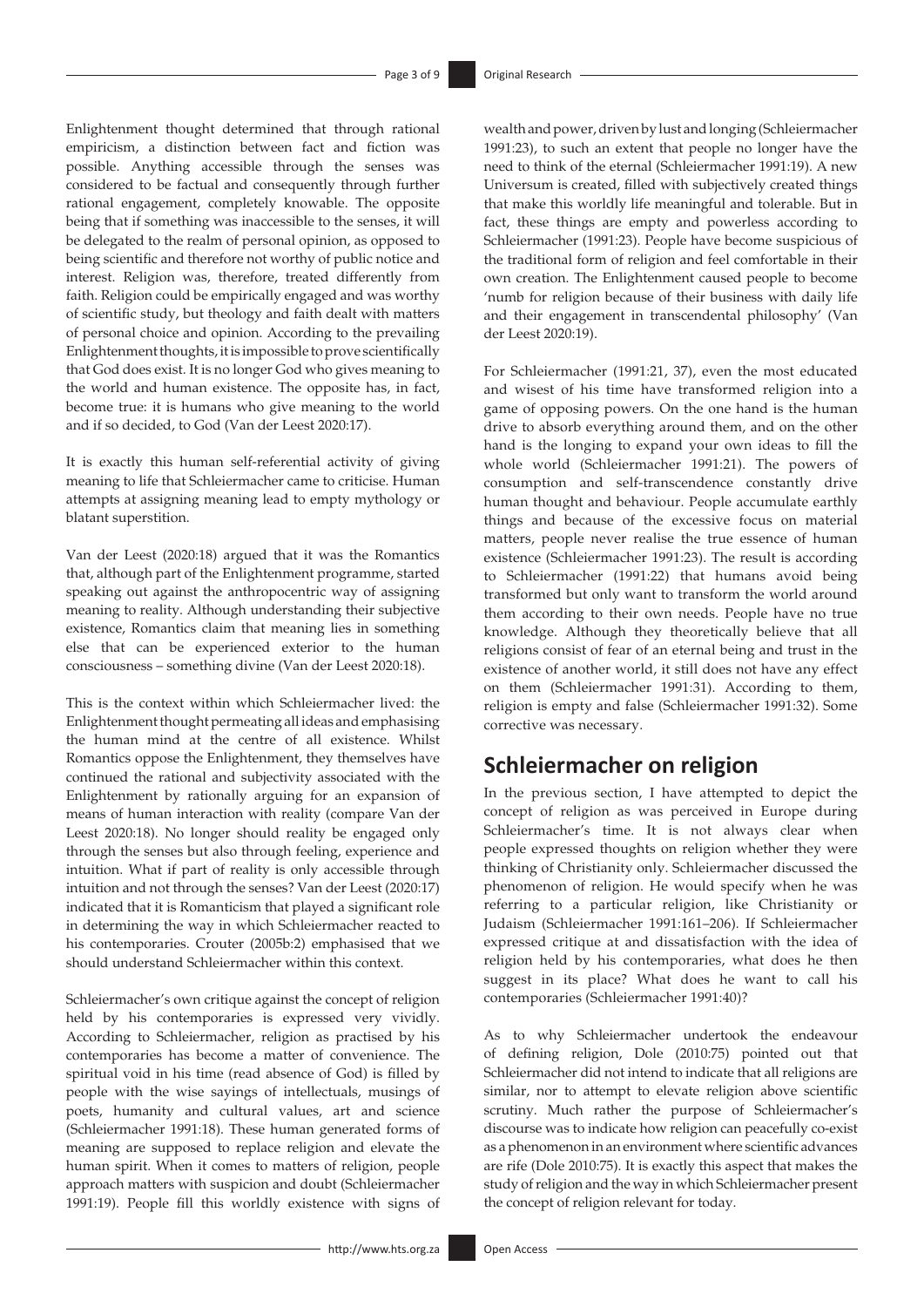### **Superstition and religion: What is religion according to Schleiermacher?**

For Schleiermacher (1991:28), the illusion of religion, which he witnessed amongst his contemporaries, is nothing more than superstition and the false fables of cultures (Schleiermacher 1991:33). Even the attempt of presenting Christianity is, according to Schleiermacher, a flawed collage consisting of elements from metaphysics and morality, resulting in what people call 'rational Christianity' (Schleiermacher 1991:33). In all attempts by people to find religion in religious systems, no religion was discovered, as it is not to be found there (Schleiermacher 1991:34). Nobody is honestly searching for the truth (Schleiermacher 1991:35). People have no knowledge. Their religion is empty, dead and worthless. Schleiermacher (1991:29) even dares to call his own time 'barbarous'.

Schleiermacher (1991:24) believed that every now and then God sends mediators who act as translators of his will to people to call them back to true religion. He experiences himself as being such a mediator called by God (Schleiermacher 1991:21, 26) to speak out against the irreligious of his time. The task of the mediators is to teach and educate (Schleiermacher 1991:24). Mediators can be poets, preachers or artists who act as priests to awake those who fell asleep, to nourish the seed within humanity and to encourage the love for the Almighty (Schleiermacher 1991:25). Schleiermacher (1991:36) sees it as his task to call people away from the forms they have considered to be religion. According to Schleiermacher (1991:37), there is no reason for people to value and love the kind of games they have engaged with. He will show them the way to authentic religion. His task as a mediator, Schleiermacher (1991:29) believes, is to guide people to find their way to that which is most valuable so that people can discover the inner secrets of the holy (Schleiermacher 1991:29–30). According to Schleiermacher (1991:34), in all religion, there lies something of the 'spiritual matter'.

According to Schleiermacher (1991:43), metaphysics and morality have entered the understanding of religion and caused confusion as to what religion truly is. According to Schleiermacher (1991:44), metaphysics, or 'philosophy of the transcendental', as he calls it, has resulted in a classification of the universe where different beings are categorised. Morality, on the other hand, created sets of laws and responsibilities enforced on human behaviour (Schleiermacher 1991:44). Based on metaphysics, an idea of an original being is constructed and is depicted as the originator of morality. The high being is the Giver of the Law (Schleiermacher 1991:45). Eventually, religion becomes a collage and construction consisting of metaphysics and morality (Schleiermacher 1991:44). The goal of all religion is then to convert unbelievers to subscribe to this construction (Schleiermacher 1991:48). It is Schleiermacher's intention (Schleiermacher 1991:48) to indicate that religion does not rest on the foundation of metaphysics and morality.

In order to go about arguing a different foundation for religion, Schleiermacher (1991:48) presented an argument in a form he calls 'concentric circles'. The first circle constitutes the essence of religion, the second circle elaborates on religious intuition and feeling whilst the third circle discusses concrete examples of intuition and feeling.

The true foundation of religion according to Schleiermacher (1991:49) lies in experience/intuition and feeling (*Anschauung und Gefühl*)*.* The experience and feeling are directed towards 'das Universum', which Schleiermacher (1991:49) defines as the totality of all existence and events, the world, nature, humanity and history. This universe is to be experienced, gazed upon and felt in its entirety. By experiencing the universe in this way, the infinite is experienced in the finite, the eternal in the now. This is not a focus on human existence but an attempt by the finite to see the infinite (Schleiermacher 1991:49). It is human nature, according to Schleiermacher to long for (a sense and taste for) the infinite ('*Sinn und Geschmack fürs Unendliche*' [Schleiermacher 1991:51]). By longing for the infinite, humanity overcomes superstitious forms of religion which are human-made creations (Schleiermacher 1991:51). This longing is expressed in the intuition of the universe (*Anschauen des Universums*) (Schleiermacher 1991:52). Both intuition and feeling are necessary (Schleiermacher 1991:63).

For Schleiermacher (1991:52), the concept of *Anschauen des Universums* is the best description of how he understands religion. The constitutive moment religion commences is when the one experiencing that which is experienced is influenced. The one experiencing is acting independently and then comprehends the nature of that which is experienced. But what is experienced and observed is not pure nature, but the experience of its influence. This is an ongoing process of continuously becoming aware of the part of the totality which is experienced (Schleiermacher 1991:53). Only the experience of the influence, the impression made, is of importance and constitutes religion. It is not the experience or feeling that is religion, but the inner experience and becoming one with the universe (Schleiermacher 1991:62). The mystical side of Schleiermacher is revealed when he claimed that authentic religion only occurs when the soul experiences the breath of the eternal in everything (Schleiermacher 1991:62).

This mystical becoming one with the infinite is described as (Schleiermacher 1991):

[S]owie sie sich formt, die geliebte in immer gesuchte Gestalt, flieht ihr meine Seele entgegen, ich umfange sie nicht wie einen Schatten, sondern wie das heilige Wesen selbst. Ich liege am Busen der unendlichen Welt: ich bin in diesem Augenblick ihre Seele, den ich fühle alle ihre Kräfte und ihr unendliches Leben wie mein eigenes; sie ist in diesem Augenblick mein Leib, den ich durchdringe ihre Muskeln und ihre Glieder wie meine eigenen. (p. 64)

This moment of experiencing the infinite so intensely is what Schleiermacher (1991:65) referred to as 'the moment of birth of all that exist in religion'. Schleiermacher (1991:65)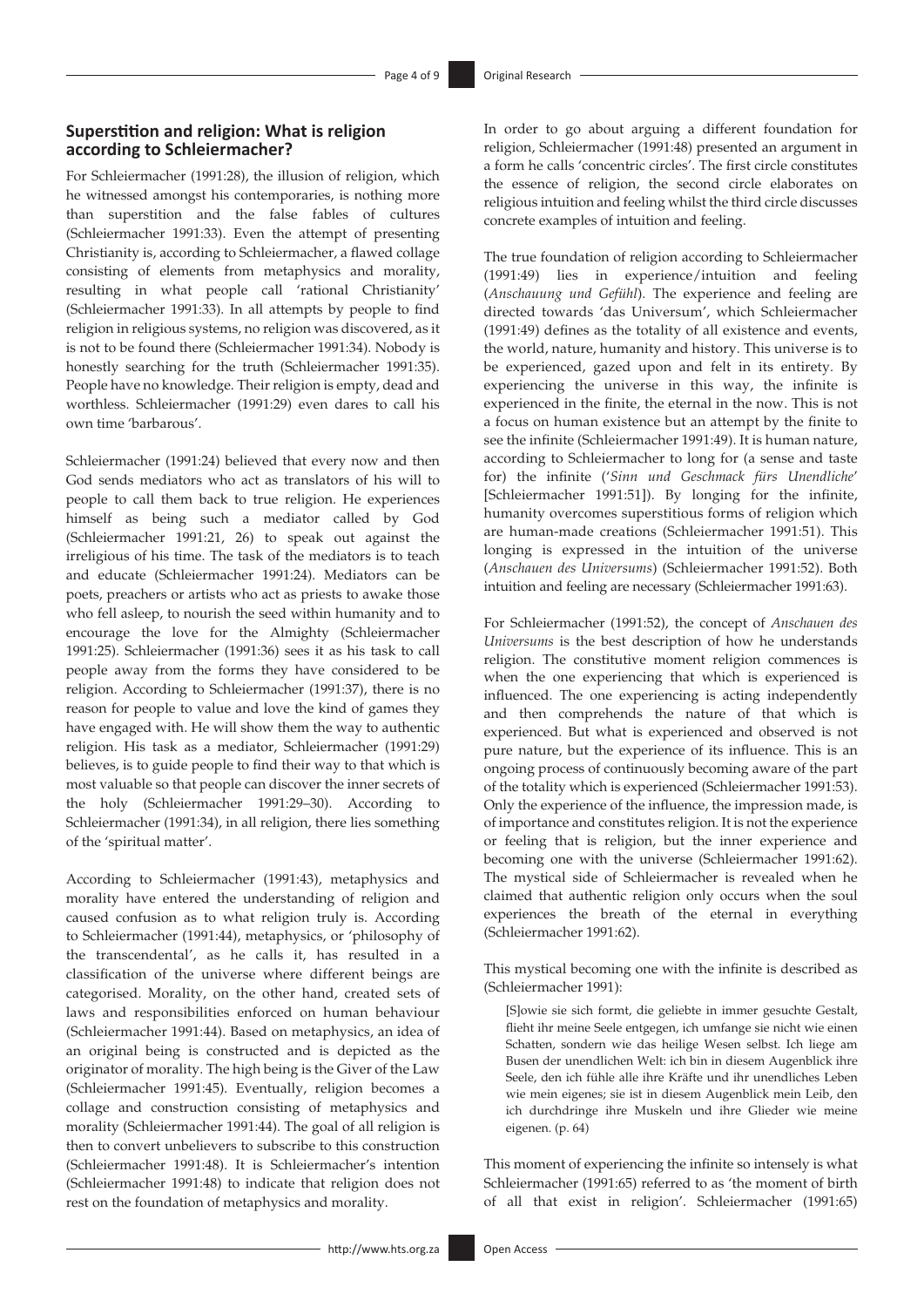reminded his readers that he cannot show the infinite to them, but he can only make present the intuition and feeling. Without feeling and intuition, the result is no religion, only caricature (Schleiermacher 1991:66).

Rudolf Otto, who edited the original 1991 edition of Schleiermacher's *Über die Religion,* made a footnote here that this matter is the key to Schleiermacher's idea of experiencing the eternal (Schleiermacher 1991:64). To experience the infinite is not to have an ecstatic experience nor a vision, but rather the inner experience of the infinite in the finite. The infinite is experienced differently in each individual. This reflects an authentic mystic event for the human spirit, namely to experience the eternal, the divine in finite terms. In this way, Otto (in Schleiermacher 1991:64) explained that one becomes one's own prophet, experiences one's own 'miracle' and one's own revelation.

An investigation and attempt at describing and understanding the nature and substance of that which is experienced becomes what Schleiermacher (1991:53) calls, 'empty mythology'. To express the feeling of being grasped by the infinite results in religion, but the moment the origin of deities is depicted, it resorts to mythology (Schleiermacher 1991:54). To discuss the actions of the deity within the world, depicting the relation to the infinite totality is religion, but inquiries as to the essence of the deity might be important to metaphysics, but these endeavours remain mythology (Schleiermacher 1991:54). This experience of the infinite is continuous, unique and valid for each individual, resulting in many religions (Schleiermacher 1991:55).

This is where religions are similar and equal. Each religion starts where there is an authentic connection made with the infinite. The experience of the infinite is the beginning of religion. No religion can claim the final and single experience of the infinite (Schleiermacher 1991:56). Each experience is only participating in a part of the totality; each religion provides a unique facet and authentic perspective although different (Schleiermacher 1991:57).

This contributes to the tolerance that can be expected from all religions. In everything, all things that are finite stand next to one another, all is one and true (Schleiermacher 1991:58). This tolerance and hospitality (Schleiermacher 1991:57) between religions cause religions to be open and accommodating to what lies beyond their own sight. The greater the taste and yearning for the infinite (*Sinn und Geschmack des Unendliche*), the more complete the impressions become (Schleiermacher 1991:60). Feeling, however, remains the essence. The moment the experience goes beyond feeling and leads to acts and deeds, how rational and pious it may be, it is nothing else than 'unholy superstition' (Schleiermacher 1991:60). Or when feeling leads to worldly relations, it becomes nothing else than 'enslaving superstition' (Schleiermacher 1991:61).

For Schleiermacher, religion is no longer encapsulated in myths and rituals, knowledge nor morals. Religion is defined

more in a personal, emotional, experiential and spiritual manner (compare Van der Leest 2020:19).

### **Interpreting Schleiermacher**

As indicated in a previous section, the prevailing ideas on religion during the time of Schleiermacher were permeated by the Enlightenment. Schleiermacher attempted to escape the confinement of rationalism diffused by the Enlightenment. Schleiermacher attempted to redefine the place and nature of religion after the Enlightenment (Van der Leest 2020:18). The result, however, was that Schleiermacher was seen as to oscillate to the exact opposite of rationalism and confine himself in psychosocial confinement of feeling and intuition.

For Schleiermacher as for Kant, the human existence in this world is ambiguous. Kant upholds a strict dualism between the subject and object, sense and thought, thinking and willing. Schleiermacher, however, follows in the line of thought of Spinoza, subscribing to a monistic understanding of reality. There is a unity of feeling of being, thus feeling refers to existence, for Schleiermacher (Frank 2005:27). The feeling is the site where transcendent being is experienced (Frank 2005:28). Thus for Schleiermacher, there is no objective being outside human existence to be experienced by human consciousness. Being causes a feeling of dependence within the human consciousness and the being is located above descriptive truths (metaphysics) and above actions (morals). The transcendent is grounded in the human self-consciousness, thus resulting in a unity (Frank 2005:29). Transcendence is, according to Schleiermacher, the highest concept transcending other concepts (Frank 2005:30). Consciousness is dependent on being (Frank 2005:30).

Schleiermacher provides a basis for religious experience, but not in moral actions (as Kant did) or based on knowledge of an objective entity outside of human consciousness (Schleiermacher 1991:43–47, 2016:7). Knowledge of something is rather a feeling (Frank 2005:30). According to Schleiermacher, the base for the relation to being lies in self-consciousness (Frank 2005:29). Schleiermacher (2016:6) used the terms feeling and self-consciousness as equivalents. This selfreflection is based on Schleiermacher's expansion of Spinoza's concept of monism (Frank 2005:28). This awareness of being lies in human intuition and feeling (selfconsciousness), what Schleiermacher refers to as a feeling of *schlechthin abhängig* or 'a feeling of absolute dependence' (Schleiermacher 2016:12).2

<sup>2.</sup>Dole (2014:79) pointed out that it needs to be kept in mind that Schleiermacher wrote *Christian faith* (1830) much later than his first publication of *Über die Religion*  (1799). In both, he expresses his philosophy of religion. Christian Faith appears to<br>deal only with Christian doctrine. However, in understanding Christian doctrine<br>scientifically, Schleiermacher made it clear that such un understanding religion in general. Schleiermacher dealt with describing religion in paragraphs 1–31 in *Christian faith.* Although very similar to his description of religion in *Über die Religion*, there are differences. Dole (2014:79–80) discusses two main differences: in *Christian faith,* Schleiermacher used the term piety more.<br>Secondly, in *Christian faith,* Schleiermacher made the important claim, that is<br>absent from *Über die Religion,* that 'all forms of religion absolute dependence' (see Schleiermacher 2016:12).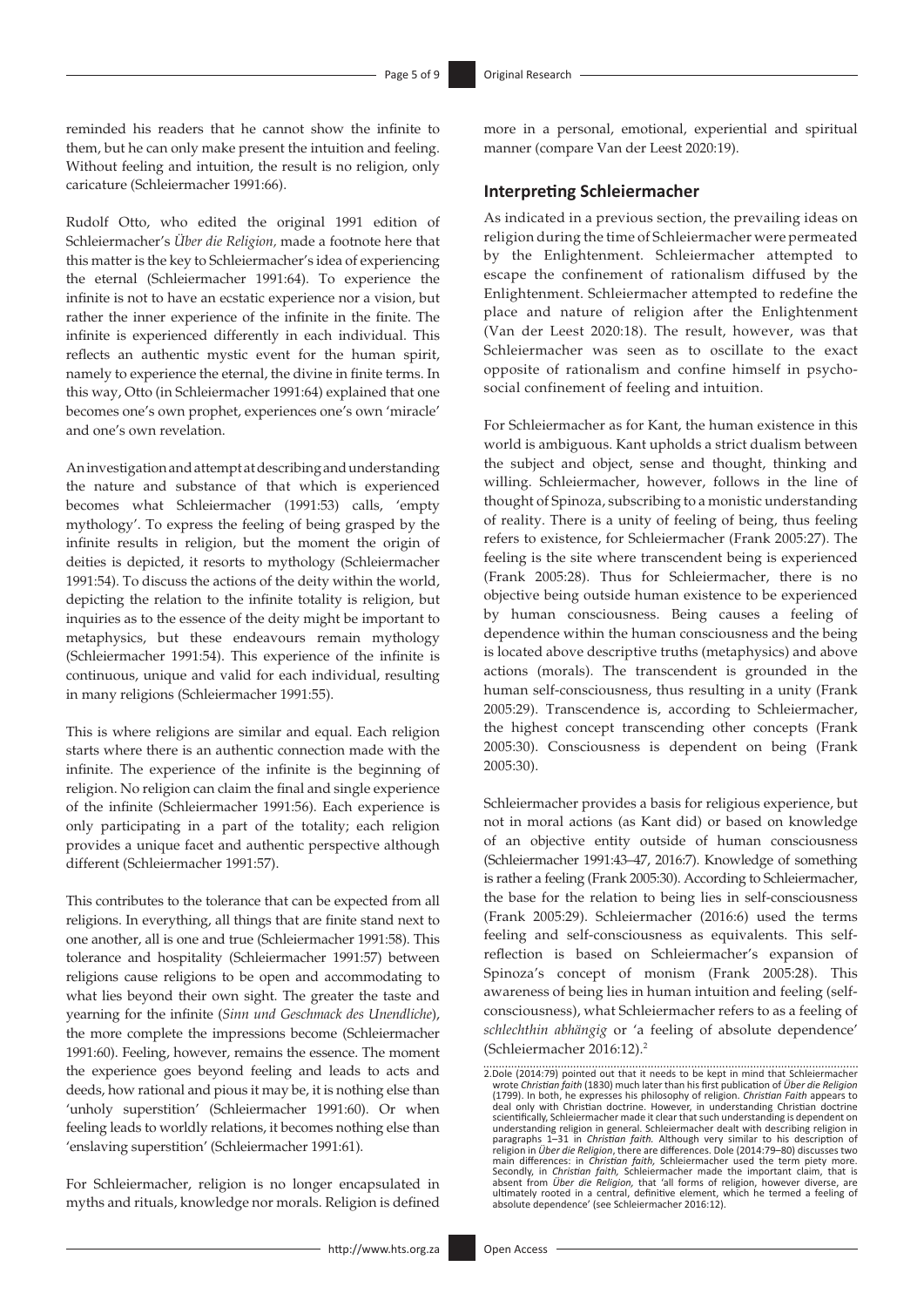Schleiermacher placing religion, within the sphere of feeling, is based on a Romantic response of avoiding the rationalism trap set by the Enlightenment (Poe 2017:160). Rationalism professes engaging with the predictable, the knowable. Schleiermacher avoids this certainty predicated by modernity by reverting to feeling, rather than knowledge and actions.

Schleiermacher has been accused that his ideas on religion are human-centred and subjective, even accusing him of replacing God with human consciousness (Adams 2005:35). Schleiermacher is accused of anthropocentrism or subjectivism based on his understanding that religion does not go beyond the state of mind of the religious person but focuses on human experience. It is, however, clear that for Schleiermacher, the existence of the transcendence lies implicitly outside of the human consciousness (Adams 2005:39–40). Adams (2005:35) states that there is enough evidence from Schleiermacher's writings that he implicitly refers to a being greater than ourselves.

The human feeling and intuition are directed at something (being) outside human existence. According to Frank (2005:30), Schleiermacher is indeed unclear as to what he means with being. Adams (2005:35) concedes that Schleiermacher's reference to the being much greater than ourselves is indeed difficult to understand.

Schleiermacher's emphasis on the place of feeling is expounded and applied in different disciplines. Dreyer (2014:2) applied feeling to the pastoral care implementing narrativity and feeling as guide in the development of practical theology. Schleiermacher has been identified by several scholars as the father of practical theology (ed. Mariña 2005:1) or practical theology as 'the crown of theology' (Crouter 2005a:123).

For Van der Leest (2020:18), Schleiermacher engages with a spiritual understanding of religion. Religion is not a reciprocal relation between immanent and transcendent but rather 'a spiritual move embodied in the here and now' emphasising that the divine can be discovered 'in and through the finite' (Van der Leest 2020:18). Veldsman (2019:2) stated that the infinite is discovered 'in the midst of the finite'. This implies that Schleiermacher never intended the selfconscious feeling of absolute dependence to be a self-directed awareness, but a feeling directed at something.

What constitutes this something greater? Is it God? For Schleiermacher, God does not stand at the centre of the human relationship with the universe (compare Van der Leest 2020:19). Divinity is merely a type of religious intuition (Schleiermacher 1991:51). Humans can decide whether they want to fill their view of the universe with the presence of god. The perception of god is based on human imagination (Van der Leest 2020:19). Schleiermacher as Reformed theologian does have a very clear idea and understanding of God. Poe (2017:46) emphasises the fact that Schleiermacher perceives God as the creator, implying that God existed prior

to human existence. According to Schleiermacher, God's power as Creator flows over into his redemptive act in and through Jesus (Poe 2017:47). Venter (2019:2) indicates how Schleiermacher discusses the attributes of God in his *Glaubenslehre* to emphasise the human feeling of absolute dependence. The Trinitarian God Schleiermacher presents the acknowledgement of the divine connecting with human nature (cf. Venter 2019:3). This connection leads to the formation of the Christian community.

Life is perceived as the alternation between abiding-in-self (*Insichbleiben*), representing an inward self-reflection, and a passing-beyond-oneself (*Aussichheraustreten*), representing an outward self-transcending (Schleiermacher 2016:8). Religion is, therefore, not only an individualistic activity directed to the self. It also implies an outward directed activity towards society and beyond – an outward expression of internalised feelings. This is emphasised by Schleiermacher's understanding of God as the One, who through his being constitutes the Christian community. In this sense, Schleiermacher belied the accusation of subjectivism and anthropocentrism. Religion is located within a social matrix, which Schleiermacher (1991:131) would indicate, for Christianity at least, the community of the church.

# **Schleiermacher for today**

The question remains whether Schleiermacher is still relevant for today. Have his critics not proved him to be obsolete?

Dole (2010:75–76) identifies three schools of criticism that arose over time against Schleiermacher: (1) a school of thought represented by Hegel, (2) a school of thought represented by Barth and (3) Proudfoot as an exponent of a third school of thought. Poe (2017:8) adds to this list the growing school of critique amongst feminists criticising Schleiermacher for reinforcing sexism amongst Christianity.

According to Dole (2010:75), Hegel and his followers criticised Schleiermacher for stating the subjective over against the objective in religion and feeling over above knowledge. Barth and his followers criticised the anthropocentrism in Schleiermacher's thought (Dole 2010:76). Dole (2010:76) argued that the two schools of thought represented by Hegel and Barth seem to have dissipated. The third school of criticism seems to prevail. According to Proudfoot, the problem with Schleiermacher lies in his insistence that religion is constituted by religious experience (Dole 2010:76). If religion is grounded in feeling and experience, this precedes any conceptualised form of religion. There might be a non-religious explanation to this feeling. This feeling is expressed and manifests in phenomena such as doctrines and rituals (thus actions and deeds) as a result of religious experience and not of cultural impulses. According to Dole (2010:77), this line of argumentation influenced recent developments in the study of religion, such as Russell McCutcheon who states that religion based on feeling makes it something *sui generis* and indeed a private affair.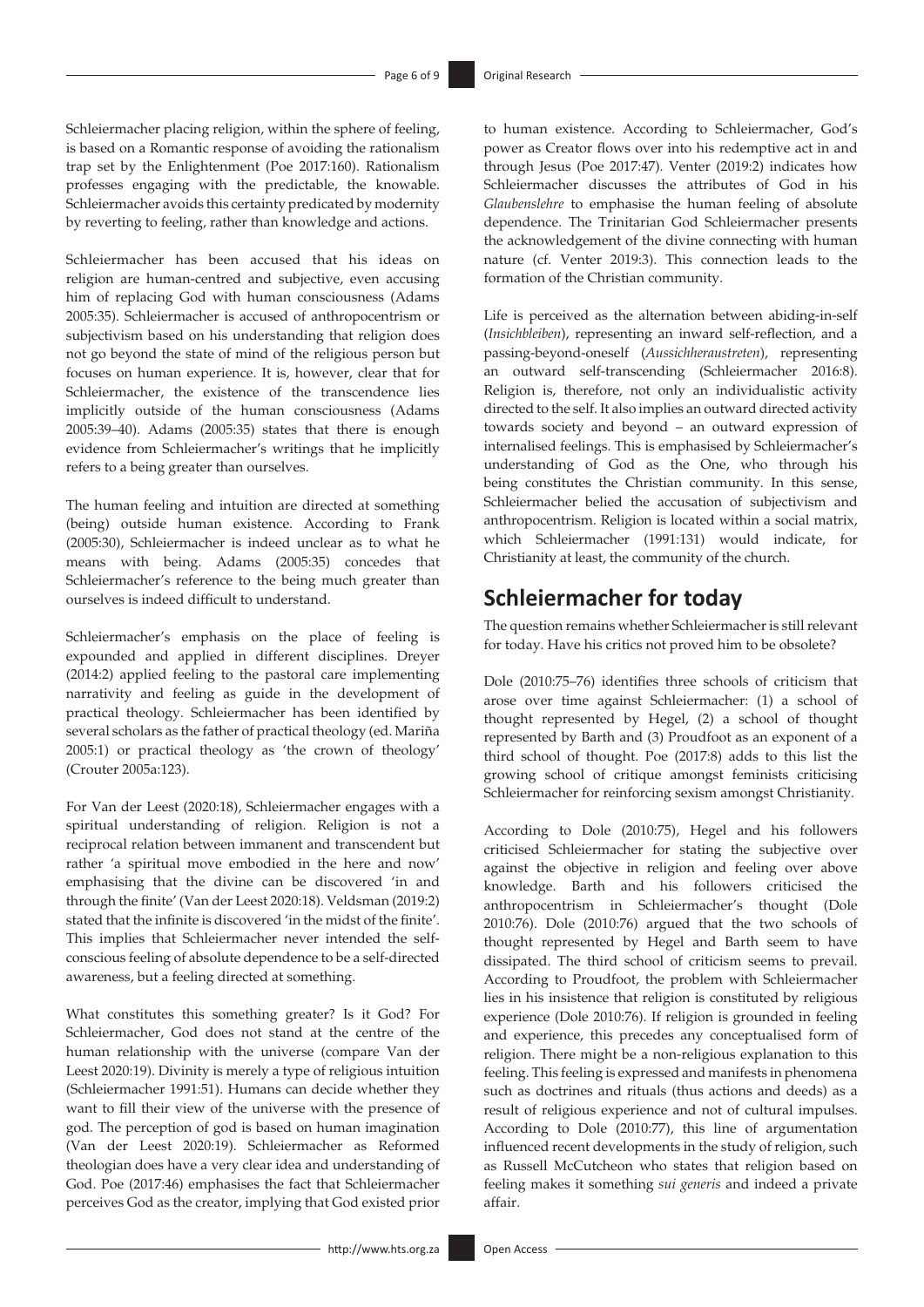Criticism on Schleiermacher's understanding of religion has mainly centred around two issues: subjectivism and reductionism. As Dole (2010:75) points out, Schleiermacher 'valorized the subjective in religion'. This resulted in reducing religion to 'a matter of feeling as opposed to knowledge' (Dole 2010:75). By accusing Schleiermacher of being a subjectivist, it is implied that his references to God are merely references to humanity 'in a loud voice' (Poe 2017:5). This critique of Schleiermacher is reflected in the school of thought associated with Barth. In this sense, Schleiermacher is accused of being a mystic focused on the human subject and not taking the revelation of God in Jesus as captured in the Scriptures seriously, but rather relativising the revelation as it occurs in every individual (Poe 2017:6). This line of thought is continued after Barth by Lindbeck (in Poe 2017:7) who accuses Schleiermacher of being interested in doctrines merely as symbols of inner feelings. The result, according to Lindbeck (in Poe 2017:7), is that religions are then presented as various expressions of a common experience of the ultimate.

I think what is common amongst religions is, however, not the ultimate and how it is perceived, but the experience of it, that is, where the communality lies. This, of course, leads to a reductionist understanding of religion as feeling and intuition. The emphasis on the feeling of dependence that Schleiermacher stated, however, directs religious feeling first to an inward experience and then to an outward expression.

In spite of the criticism against Schleiermacher, I believe his ideas on religion are applicable today. Three areas can be identified where Schleiermacher is still relevant for current studies of religion.

### **Definition of religion**

Schleiermacher's way of arguing that each individual has an experience with the infinite (the infinite in the finite) resulting in an individualised expression of religious experience, with an option to add a deity to one's religious experience, opens up the way in which religion can be defined. Religion is no longer referring to the institutionalised system, but is now personalised and individualised to include the emotional and spiritual connection to the infinite.

By adding the elements of intuition and feeling, a more inclusive and even broadened definition for religion is created. Religion is no longer confined to rational explanations and expressions, or fixed systems transferred uncritically from one generation to the next. Schleiermacher emphasises the 'postmodern posttheism' understanding of religion, as Van Aarde (2019:1) indicates.

Van der Leest (2020:17) indicated how understanding the way in which Schleiermacher reacted during the Romantic period to the understanding of the meaning of religion can assist us today in explicating the meaning of religion. According to Van der Leest (2020:18), Schleiermacher provides an approach to understanding religion from a spiritual perspective. The way in which Waaijman (2002:308)

defines spirituality indicates the difference with religion. According to Waaijman (2002:1), spirituality describes the core human existence, namely the 'relation to the Absolute'. Waaijman (2002:308) resorts to Schneider's definition of spirituality when he indicates that spirituality refers to the 'experience of conscious involvement in the project of lifeintegration through self-transcendence toward the ultimate value one perceives'. Waaijman (2002:8) emphasises the 'experience' element which relates to Schleiermacher's understanding of the nature of religion.

Today, studies on spirituality as a phenomenon outside of mainstream religion is are experiencing a revival (Waaijman 2002:1). This is, however, not only within churches but also between churches and even inter-religious (Waaijman 2002:1). This makes the study of ways in which spirituality is expressed more prevalent (compare Ganzevoort 2020:60). Schleiermacher's contribution to the broadening of the understanding of religion to include the spirituality aspect is valuable in this regard.

Rudolf Otto (see Schleiermacher 1991:64) already interpreted Schleiermacher's insistence that the individual becomes one with the infinite as mystic, contributing to the spiritual understanding of religion. The understanding by Schleiermacher opens up the spheres of spirituality and mysticism as dominant forms of religious experience. Schleiermacher's emphasis on feeling, intuition and experience plays an important role in understanding of spirituality. Veldsman (2019:2) saw this as an expansion of ways to express the human longing for the infinite.

For Krech (2010:73), the value and importance of Schleiermacher today lie in Schleiermacher's contention that religions do not come into being through chronological emergence but rather rely on intuition and feeling of dependence which leads to the individualised expression of religious experience. Schleiermacher's theory 'transcended classical evolutionism' (Krech 2010:73) giving a new approach to the study of the history of religion. Schleiermacher influenced not only the way in which the concept religion is defined but also the way in which religion is studied.

### **Inter-disciplinarity**

Schleiermacher's expansion of what constitutes religion causes one to search on the periphery of traditional definitions for the meaning of religion. It is exactly on the periphery at the intersection with other disciplines that Chidester (2018:6) claims true meaning is discernible. Schleiermacher's theory of religion lies at the intersection of anthropology, sociology, theology and psychology. His insistence on feeling and intuition as constitutive elements of religion brings about a comprehensive understanding of the origin of religion. According to Chidester (2018:6), inter-disciplinarity is not only to reach a richer or thicker understanding<sup>3</sup> because of a

<sup>3.</sup>Geertz (1973:6–7) provided a helpful discussion on the differences between thick and thin descriptions. Thin descriptions would refer to a description of things taking place and being witnessed. Thick descriptions delve deeper in search of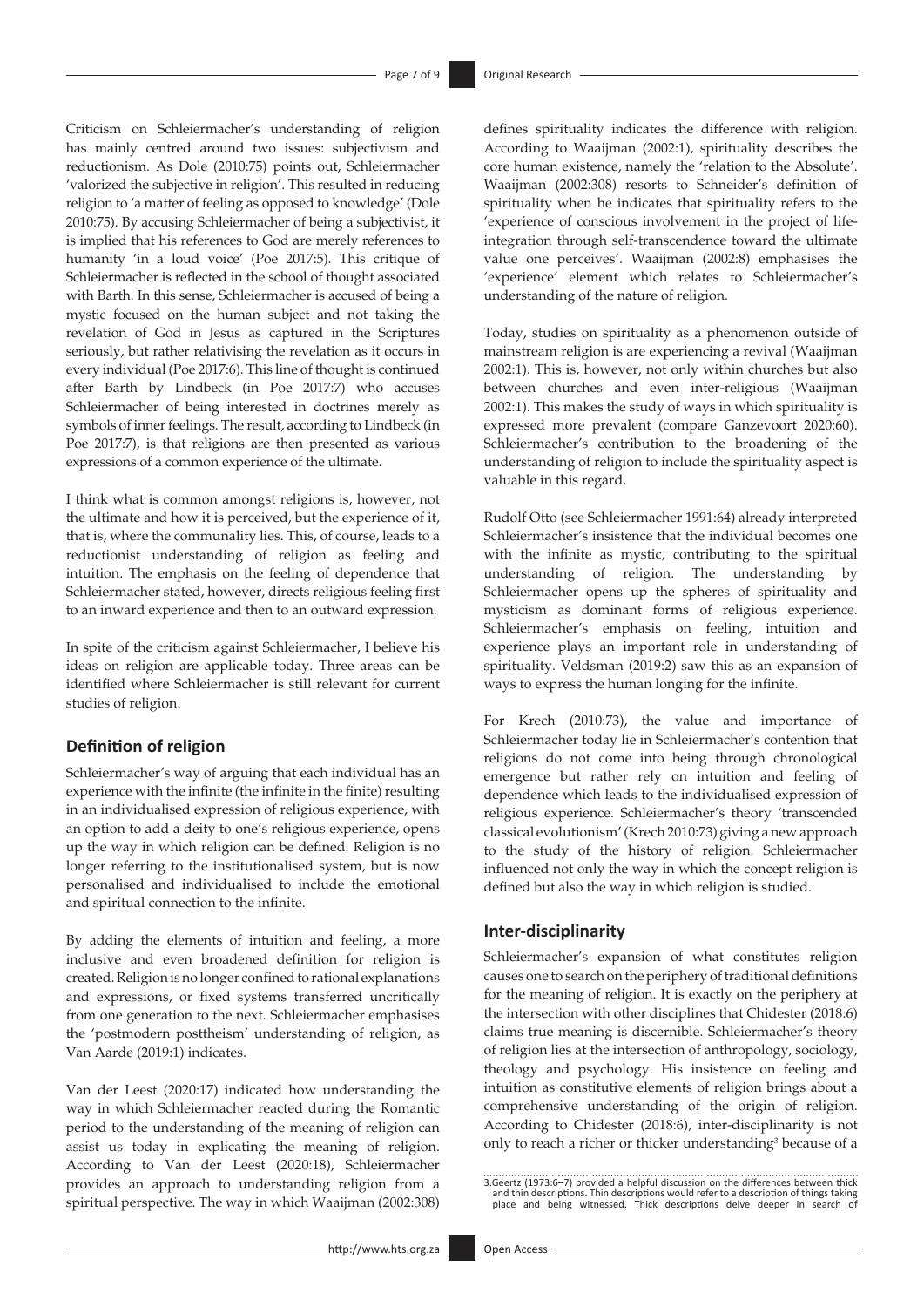wider base of interpretation of religion as seen from the perspective of society, culture, politics and economics but also to acknowledge the entanglement of these entities. Chidester (2018:6) suggested that studying religion at the intersection of these domains has a value.

Tice (2005:314) identified areas where possible further studies on Schleiermacher can still be done. Many of these areas include these intersections with other disciplines, such as psychology, hermeneutics, aesthetics, political studies, translation and theology (Tice 2005:314–316).

Different contexts give rise to different religious formations. As Schleiermacher indicates, each individual within his or her own context has a unique experience and connection with the infinite, leading to unique expressions of the feeling experienced. It is, therefore, important to study the changing contexts to understand the different religious expressions. The unique inward feeling and the outward expression of the feeling give rise to multiple expressions of religion.

### **Contextualisation**

Proudfoot (2010:27) in evaluating the relevance of Schleiermacher for today indicated that neither philosophy of religion nor theology study can take place without the knowledge of religion. The study of Schleiermacher contributes to the way in which religion is studied today.

Under the current paradigm of technocracy, a different environment and context exist leading to different ways in which humans express outwardly the feeling of dependence experienced inwardly.

There appears to exist two ways in which the relation between technology and religion can be perceived. According to Noble (1997:11), society, on the one hand, has an infatuation with technology, seeing it as the triumph of rationality over superstition expressed in religion. Technology, on the other hand, is perceived to be the continuation of the Enlightenment resulting in secularisation. Kong (2001:404) attested to the fact that modernity led to the substitution of religion with rationalism and scientism where technology is integral to modernity. Under this understanding, religion is seen as belonging to the primitive past and technology to the advanced future. Instead of the defeat of religion by technology, Noble (1997:12) indicated how religion and technology collaborate in a search for divinity. Kong (2001:405) described how religions are now using several technological tools (such as chat rooms, mailing lists and websites) in order to fill a social space, causing religion to fill (if not flood) the public domain. In this technological environment, a new meaning of religious community is created (Kong 2001:408).

There is, however, a second way in which technology and religion engage (Noble 1997:11–12). Religion presents technology as evil and portrays it as the signs of the end times, and almost in apocalyptic sense, technology is the harbinger of the end. Religion experiences a resurgence, and at times fundamentalistic (Noble 1997:11), indicating how religion is providing the spirit in what is perceived to be an overly rational technology. In this way, religion and technology become opponents vying for the attention of society. Noble (1997:12) stated that religion and technology are in act not that different. Both evolved together leading to a situation where they co-exist. The enchantment with technology is replicated in the religious adoration of Jesus (Noble 1997:13).

The relation between technology and religion is framed in the debate on science and religion. Kong (2001:410) indicated that the intersection of technology and the sacred has been under researched and is in need of more study.

In a world governed and determined by technology and connectivity, humans still search for meaning. Because of the influence of the 4th Industrial Revolution, people tend to have a misplaced trust in technology, believing that it can solve all problems (Fourie 2020:35). The current context we live in determines that humans have an unhealthy dependence on technology (Ganzevoort 2020:56). Understanding and elaborating on the power and advances technology has led humanity to only contribute to the creation of superstition, the false trust in technology as part of this worldly existence. This leaves humans with the challenge on how to define transcendence (Ganzevoort 2020:57). Schleiermacher's notion of intuition and feeling directs humans at seeking transcendence neither in an abstract metaphysical sphere nor in ethics, but relating to the inner feeling of dependence only possible through intuition and feeling. Humans inherently possess a taste and longing for the infinite, Schleiermacher (1991:51) indicated. Religious expressions, how varied they may be, still remain valid, even more so in a postmodern environment (compare Ganzevoort 2020:60).

Computer technology has brought about new religious expressions and awareness of metaphysics. Religious rituals can be performed in cyberspace, even allowing for virtual participation in avatars. The internet has become the oracle, providing authoritative answers to all those who google it. Even the ritualistic 'signing in' through a secret password and being connected to the realm of invisible greatness create a religious experience of awe and tremor (compare Otto 1932:13, 43). According to Koslowski (2003:813), technocracy has created the notion that immortality is possible through the amalgamation of humans and computers. A new dependency, leading to superstition, is created.

We live in what some scholars refer to as a 'knowledge-based society' (Bates 2015:15) where the emphasis is on a society in need of knowledge and a society with easy access to knowledge. It is neither rational knowledge nor ethics (nor connectivity) that provides meaning. True meaning lies in human intuition

interpretation and assigning meaning. Thick descriptions entail reflection on what is witnessed.